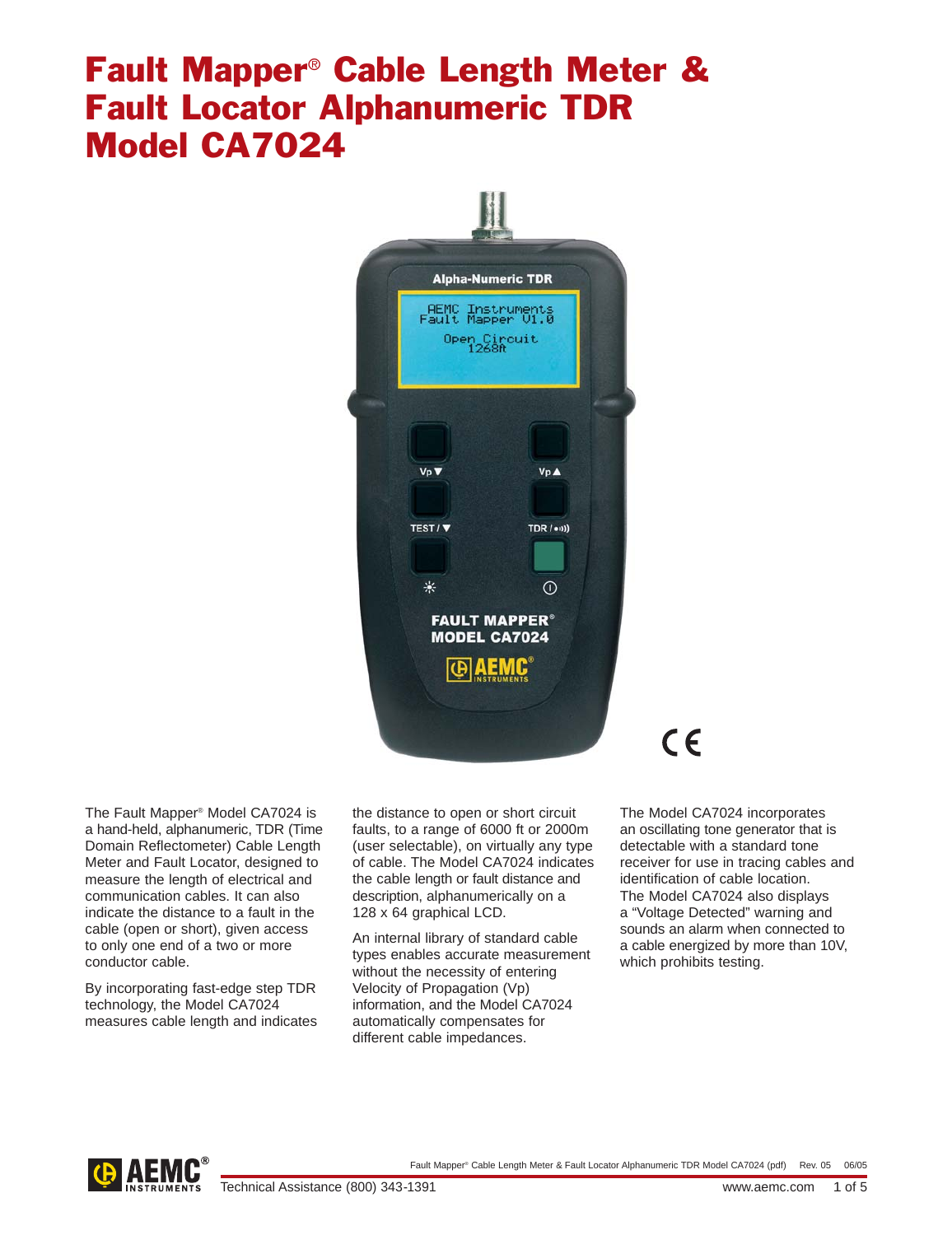### Features

- Hand-held Cable Length Meter and Fault Locator
- Detect opens and shorts and the distance to them from one end of the cable
- Measure cable length up to 6000 ft or 2000m (user selectable)
- Automatic cable impedance compensation
- Built-in library of most common cables and their Vp (Velocity of Propagation)
- Manual selection of Vp for all cables not found in library
- User-programmable cable library with 15 positions
- Vp setting displayed along with length and cable type (if in library)
- Built-in tone generator for tracing and locating cables
- Large high-visibility blue electroluminescent backlit display

## Applications

- Determine length of cables on reels, coils or in boxes
- Determine cable runs in wall, conduit and other surfaces
- Detect opens and shorts in cables and the length to them
- Trace cables to identify runs and location



Model CA7024 checking the length of power cable on a reel.



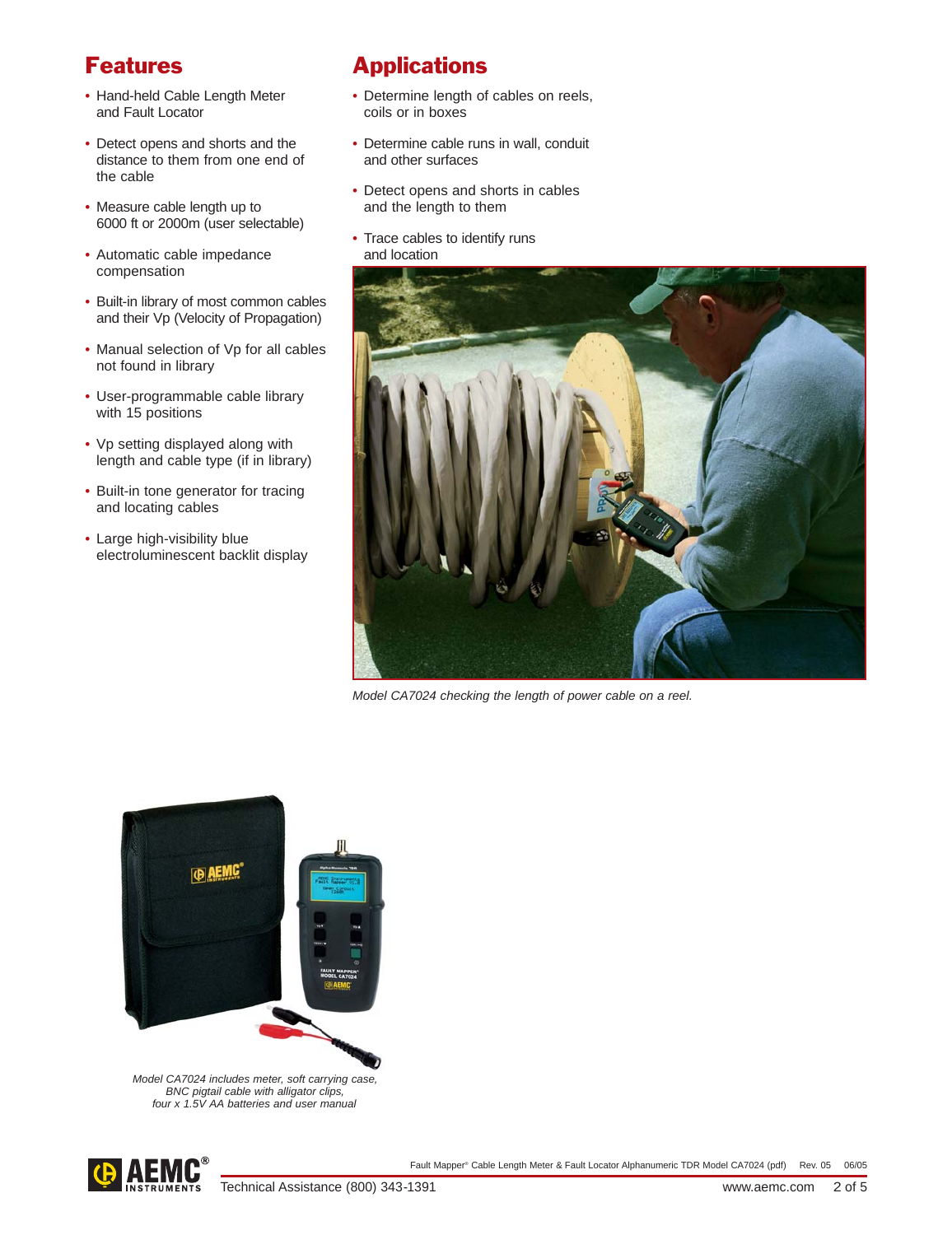## **Specifications**

| <b>MODEL</b>                 | <b>CA7024</b>                                                      |
|------------------------------|--------------------------------------------------------------------|
| <b>MEASUREMENTS</b>          |                                                                    |
| Range $@$ Vp = 70%           | 6000 ft or 2000m (user selectable)                                 |
| <b>Resolution</b>            | 0.1 to 100 ft, then 1 ft (0.1 up to 100m, then 1m)                 |
| Accuracy*                    | $±2\%$ of Reading                                                  |
| <b>Minimum Cable Length</b>  | 12 ft (4m)                                                         |
| <b>Cable Library</b>         | Built-in, user selectable & user programmable                      |
| Vp (Velocity of Propagation) | Adjustable from 20 to 99%                                          |
| <b>Output Pulse</b>          | 5V (peak to peak) into open circuit; nanosecond rise Step Function |
| <b>Output Impedance</b>      | Automatic compensation                                             |
| <b>Tone Generator</b>        | Oscillating tone 810 to 1110Hz                                     |
| <b>Voltage Warning</b>       | Triggers @ >10VAC/DC                                               |
| <b>GENERAL</b>               |                                                                    |
| <b>Display Resolution</b>    | 128 x 64 pixel graphical LCD                                       |
| <b>Display Backlight</b>     | Blue electroluminescent                                            |
| <b>Power Source</b>          | 4 x 1.5V AA Alkaline batteries                                     |
| Auto-Off                     | After 3 minutes                                                    |
| Languages                    | English, French, German, Spanish, Portuguese, Italian              |
| <b>Battery Life</b>          | Standby mode >4000 hrs                                             |
|                              | Continuous testing >7.5 hrs                                        |
| <b>Storage Temperature</b>   | -4° to 158°F (0° to 70°C); 5 to 95% RH non-condensing              |
| <b>Operating Temperature</b> | 32° to 112°F (0° to 40°C); 5 to 95% RH non-condensing              |
| <b>Dimensions</b>            | $6.5 \times 3.5 \times 1.5$ " (165 x 90 x 37mm)                    |
| Weight                       | 12 oz (350g)                                                       |
| <b>SAFETY</b>                |                                                                    |
| <b>Safety Ratings</b>        | EN 61010-1, EN 60950, EN 61326-1                                   |
| <b>CE Mark</b>               | Yes                                                                |

\*Measurement accuracy of ±2% assumes the instrument setting for Velocity of Propagation (Vp) of the cable under test to be accurately set, and homogeneity of the Velocity of Propagation (Vp) along the cable length.



| <b>ORDERING INFORMATION</b> | <b>CATALOG NO.</b> |
|-----------------------------|--------------------|
|                             |                    |
|                             |                    |



Fault Mapper® Cable Length Meter & Fault Locator Alphanumeric TDR Model CA7024 (pdf) Rev. 05 06/05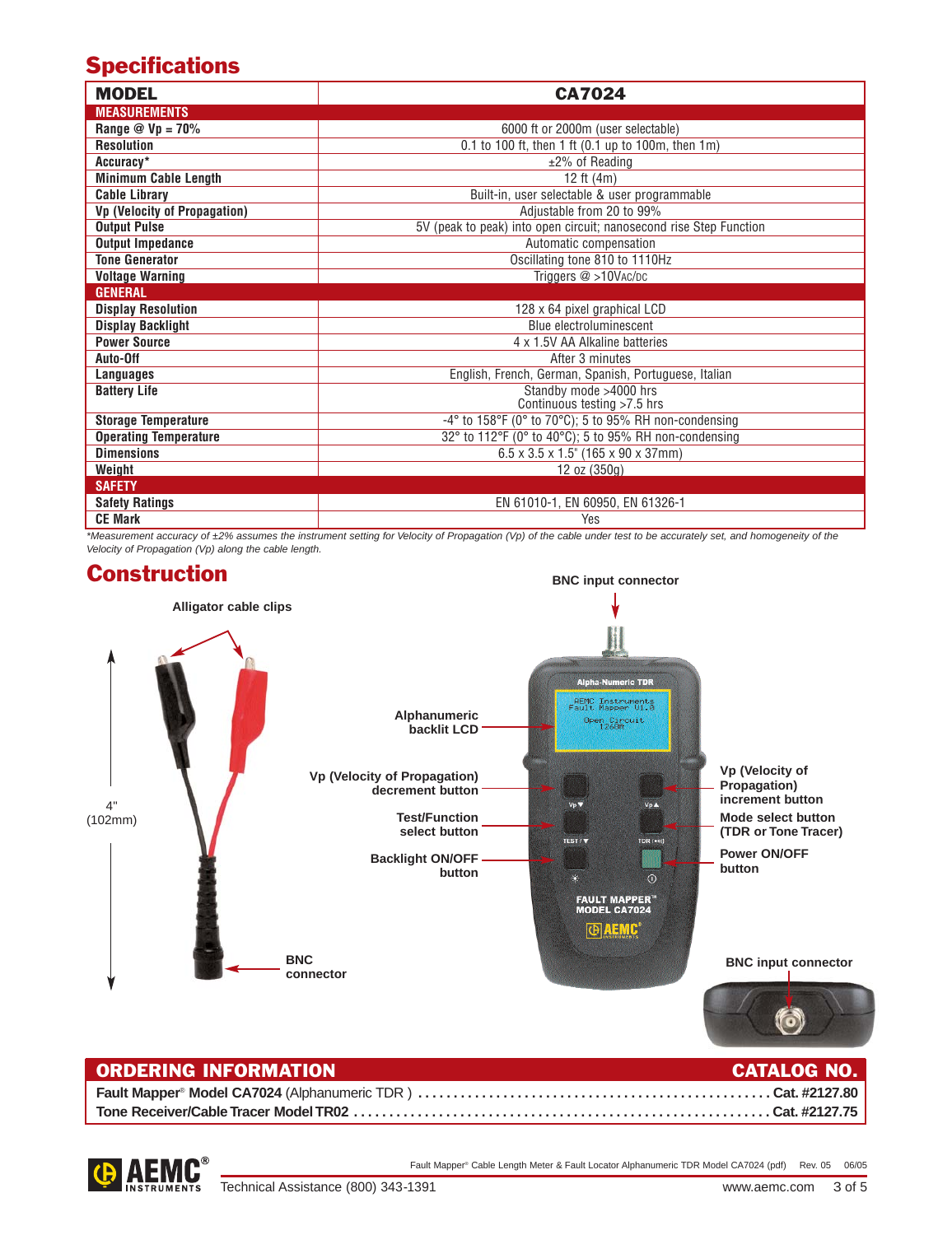# Tone Receiver/ Cable Tracer Model TR02



Model TR02

The Tone Receiver/Cable Tracer Model TR02 is a small, hand-held tracer that will aid in the identification of tone carrying wires without piercing their insulation. It has a self-contained amplifier and a rugged, moisture resistant mylar cone speaker. When used in conjunction with the tone transmitter function of the Models CA7024, CA7026 or CA7028, wire tracing and locating is quick and efficient.

One button turns the unit on and, while it is depressed activates the receiver. A volume control allows you to set the speaker loudness to a desirable level. An audio output jack facilitates the use of an optional, commercially available ear piece which inhibits the Model TR02's internal speaker. This provides quiet operation in office environments while allowing the operator to hear the signal clearly.

### **Specifications**

| <b>MODEL</b>        | TR <sub>02</sub>                                   |
|---------------------|----------------------------------------------------|
| <b>GENERAL</b>      |                                                    |
| <b>Power Source</b> | 9V Alkaline Battery                                |
| <b>Dimensions</b>   | $5.12 \times 1.26 \times 1.26$ " (130 x 32 x 32mm) |
| Weight              | $3.18$ oz $(90q)$                                  |





- Compatible with AEMC Models CA7024, CA7026 and CA7028
- Contains a frequency selective hi-gain, hi-impedance amplifier for clear pick-up
- Rugged, moisture resistant mylar cone speaker
- Convenient operation from a standard 9V battery
- Volume control adjustment
- Audio output jack for head phones
- Pen size, fits into your pocket

### **Applications**

- Locate cable runs
- Detect breaks in cables
- Find cables in panels



Model TR02 used to find cables in a panel.

### **Construction**



Fault Mapper® Cable Length Meter & Fault Locator Alphanumeric TDR Model CA7024 (pdf) Rev. 05 06/05